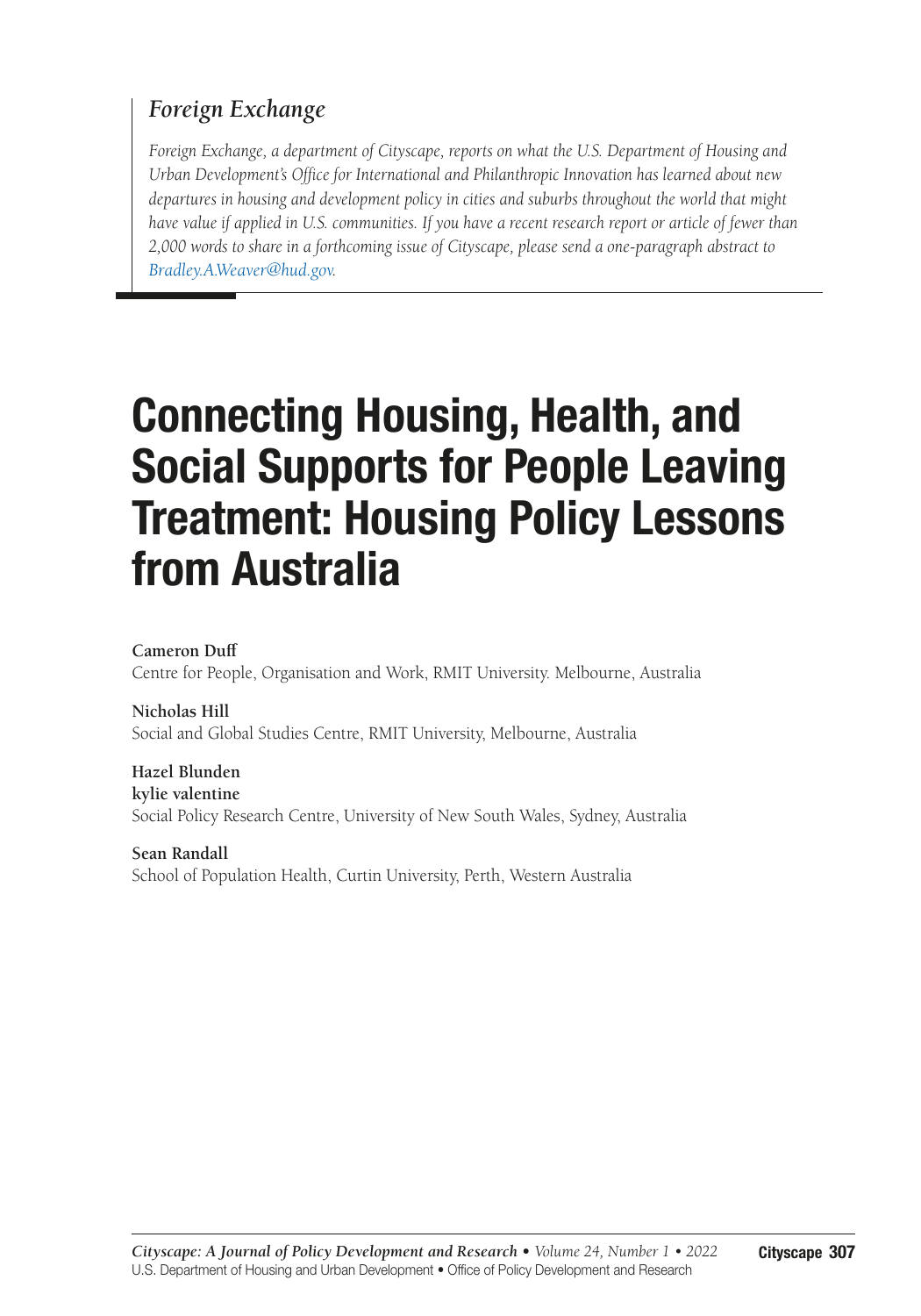#### **Abstract**

*This article presents housing policy and practice recommendations for enhancing the coordination of housing, health, and social care supports for individuals leaving institutional settings. Our recommendations are derived from empirical research conducted in Australia's two most populous states (Victoria and New South Wales) between October 2019 and March 2021 among people leaving residential treatment for mental health and/or alcohol and other drug (AOD) use issues. The period immediately following discharge from these settings is known to involve significant risk of housing insecurity, particularly for vulnerable individuals with complex health and social care needs. In conducting this research, our goals were to identify models of best practice in discharge and transition planning, and to propose strategies for enhancing coordination between residential treatment providers and key social and housing support services to mitigate the risk of homelessness for individuals leaving these settings. This article presents key research findings and recommendations for improving service coordination and transition planning across diverse institutional settings.*

### Introduction

The period immediately following discharge from residential treatment services for mental health and/or alcohol and other drug (AOD) use problems involves significant risk of housing insecurity for vulnerable individuals with complex health and social care needs (see Brackertz et al., 2020; Duff et al., 2013; Manning et al., 2017; Ritter et al., 2014). This article presents housing policy and practice recommendations to enhance the coordination of housing, health, and social care supports for individuals leaving these settings. Our recommendations are derived from empirical research conducted in Australia's two most populous states (Victoria and New South Wales) between October 2019 and March 2021 among people leaving residential treatment for mental health and/or AOD use issues. Our goals are to identify models of best practice in discharge and transition planning and to propose strategies for enhancing coordination between residential treatment providers and housing and social support services to mitigate the risk of homelessness for individuals leaving these settings.

### Leaving Treatment: Housing Risks and Responses

In Australia, the primary sources of homelessness support are specialist homelessness services (SHS), which are agencies funded to deliver a range of accommodation related services and/or personal services to individuals who are homeless, or at risk of homelessness. Data from these services show that a substantial proportion of people who access these services in Australia have mental health or AOD use problems and housing insecurity. Of the 241,113 people who accessed SHS in 2017–18, one-third (81,000) reported a concurrent mental health issue, while the number of clients with a mental health issue increased by around 8 percent over the previous 5 years (AIHW, 2019c). One in 10 SHS clients were identified as having AOD use problems in 2018–19, with 55 percent of this group known to be homeless at the point of presentation to services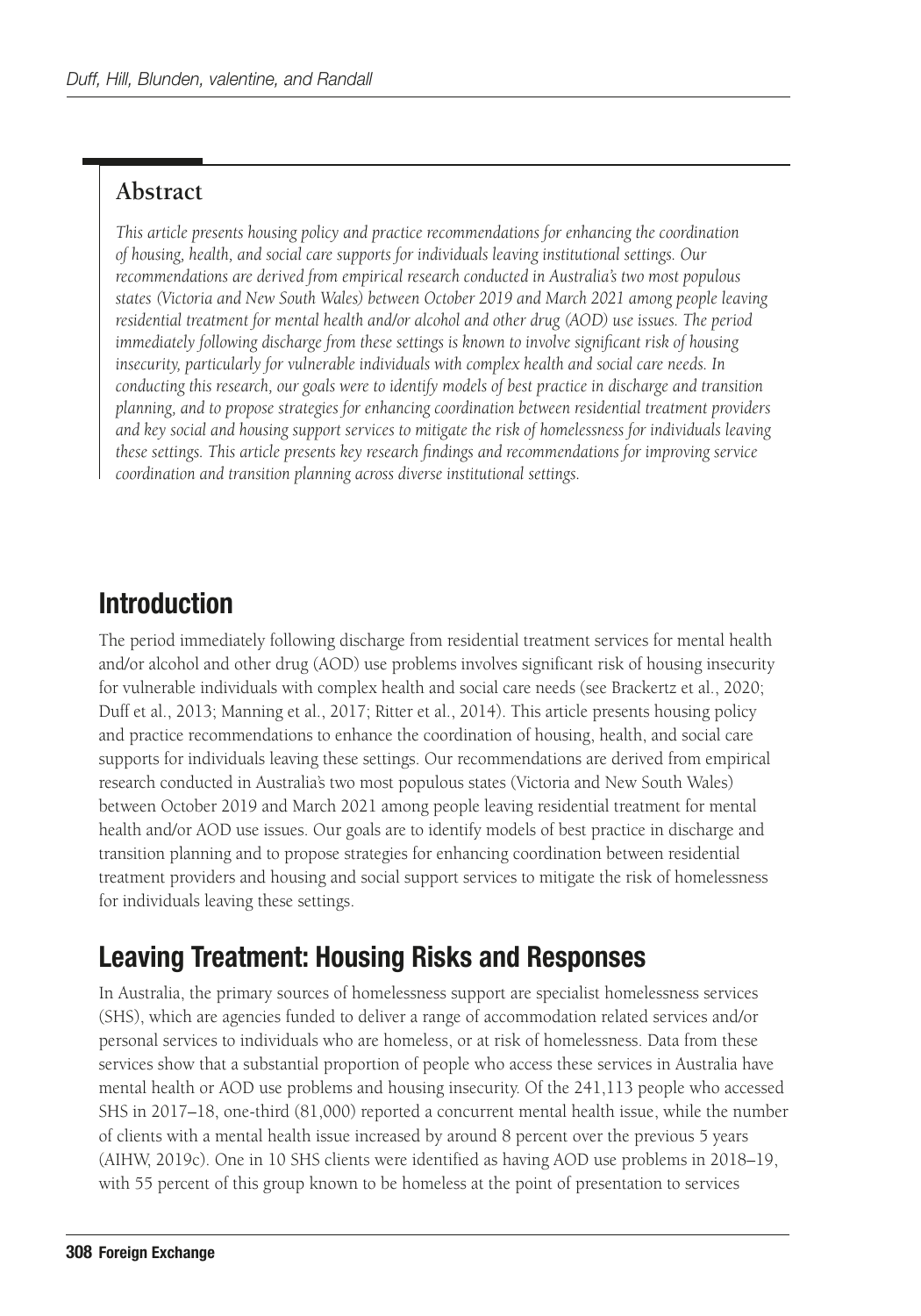(AIHW, 2019c). In response to these trends, Australia's National Housing and Homelessness Agreement (2018–23) identifies individuals exiting institutional settings as a priority cohort and outlines the need for improved early intervention and prevention efforts, including more evidence-based service development.

Also relevant to the present study are the growing numbers of Australians accessing mental health care and/or AOD treatment services each year. In 2018–19, around 137,000 Australians accessed AOD treatment services, involving around 220,000 closed treatment episodes, with an average of 1.6 episodes per client (AIHW, 2019a). Of these treatment episodes, 65 percent involved non-residential treatment, 15 percent were delivered via outreach services (away from main service location), and 15 percent were delivered through residential programs. Around 260,250 individuals underwent a mental health-related hospital stay for one or more nights in 2017–18, with 63.6 percent of these admissions involving specialized psychiatric care (AIHW, 2019b). Approximately 36.3 percent of overnight stays involving specialized psychiatric care were involuntary admissions. Evidence indicates that treatment outcomes across these sectors are mixed, with more than three-quarters of Australians who exit treatment in either of the mental health and/ or AOD treatment sectors returning to treatment at least once in their lifetime (Kelly et al., 2016; Nathan et al., 2016; Ritter et al., 2014).

Return to treatment is especially common among individuals with co-occurring mental health and AOD related problems (Manning et al., 2017), while adolescents and young adults with mental health or AOD use problems have similarly mixed outcomes (Ritter et al., 2014). Housing insecurity and weak social supports are key risk factors for repeated service contacts for individuals with a history of AOD related problems (Lubman et al., 2016), with similar reports for individuals with a history of in-patient mental health treatment (Brackertz et al., 2020). These risks are compounded with each subsequent episode of treatment, with the associated disruption to housing creating challenges for individuals attempting to maintain stable housing after a period of treatment. International research evidence, including program evaluations, indicate that comprehensive transition planning, along with careful coordination between health and social services, are central to successful reintegration into stable housing for individuals leaving residential treatment for AOD and/or mental health problems (Aubry, et al., 2016; Holmes et al., 2017; HUD 2007). Coordinated transition planning may reduce the subsequent incidence of service contact for individuals with a mental health diagnosis (Brackertz et al., 2020; Xiao et al., 2019). Reports also confirm the role of discharge planning in reducing subsequent treatment presentations for individuals leaving AOD treatment (Ritter et al., 2014). There is strong evidence that effective transition support has a host of additional health and social benefits, including reduced involvement with the criminal justice system (Holmes et al., 2017), improved primary health outcomes (AIHW, 2019a), and stronger self-reported experiences of social inclusion (Duff et al., 2013).

The present study responds to recurrent concerns in housing policy debates regarding the most effective forms of housing support for individuals leaving residential treatment settings (see Brackertz et al., 2020). Little is known about the most effective models of housing support and assistance, including what services are needed alongside these supports. It is also unclear how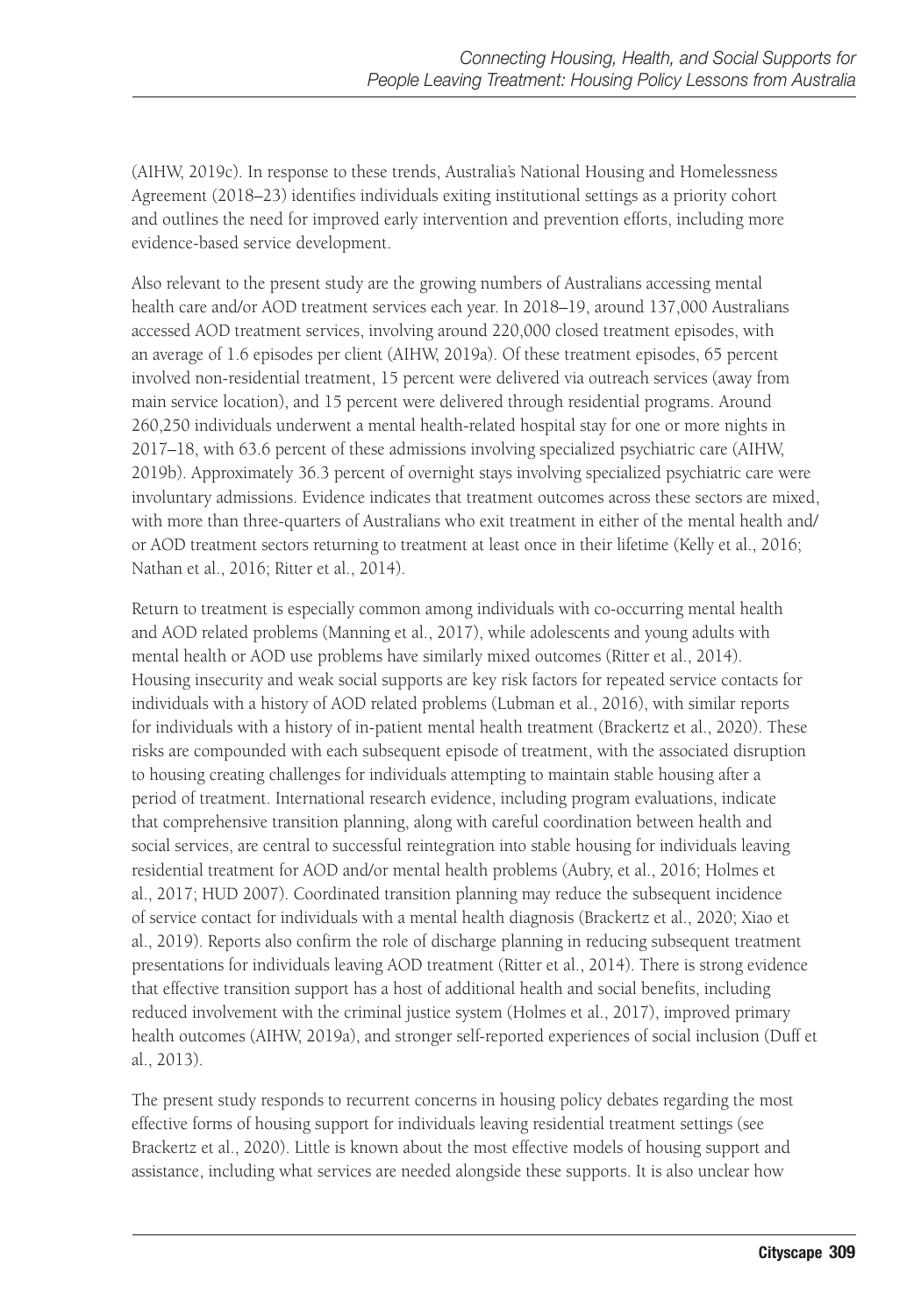allied social supports are coordinated with housing assistance and how these support services may be most effectively integrated into supported accommodation programs. While support from informal caregivers is known to be critical to the maintenance of stable housing for vulnerable individuals (Duff, et al., 2013), there is little guidance on how these informal supports may be integrated into formal support efforts. These debates highlight the need for fresh insights into the most effective ways of customizing "post-exit" care planning for individuals leaving diverse residential treatment settings to address their housing needs. Effective tailoring of housing support is currently limited by the lack of data on pathways into and out of residential settings, the role of risk and protective factors, and the most effective sequencing and combination of housing supports over time.

### Research Approach, Aims and Methods

This study addressed four research questions:

- 1. What models of best practice may be derived from the available literature to enhance transition planning and service integration for individuals leaving treatment?
- 2. How does residential treatment affect individual housing careers over time?
- 3. How can post-exit support packages be tailored and delivered to individuals leaving residential treatment who are most at risk of homelessness?
- 4. How effective is existing service integration between housing and other sectors in transition planning and post-exit support for individuals leaving residential treatment? What opportunities exist for service improvement and enhanced coordination?

A mixed methods study design was best suited to address these questions, involving analysis of an administrative dataset on patient outcomes and original qualitative research conducted in New South Wales and Victoria with service providers and people with lived experience of residential treatment. All research received institutional ethics approvals at the Royal Melbourne Institute of Technology (RMIT) University.

### Data Sources

#### Mental Health Treatment Outcomes Cohort

The first study phase involved analysis of linked administrative data maintained by the Victorian Department of Health and Human Service (DHHS). Access to this dataset enabled analysis at person-level of service utilization patterns of a cohort of individuals across health and mental health services, family and justice services, and housing services (the latter from the Specialist Homeless Information Platform). The study cohort comprises 5,174 individuals aged 15–24 who were admitted to the hospital in Victoria for mental health issues and who were discharged from the hospital some time in 2013–14. The decision to focus on a population aged 15–24 years at the time of their service contact was made because, in nearly three-quarters of cases, the onset of mental health problems in Australia occurs before the age of 24 (AIHW, 2019a), suggesting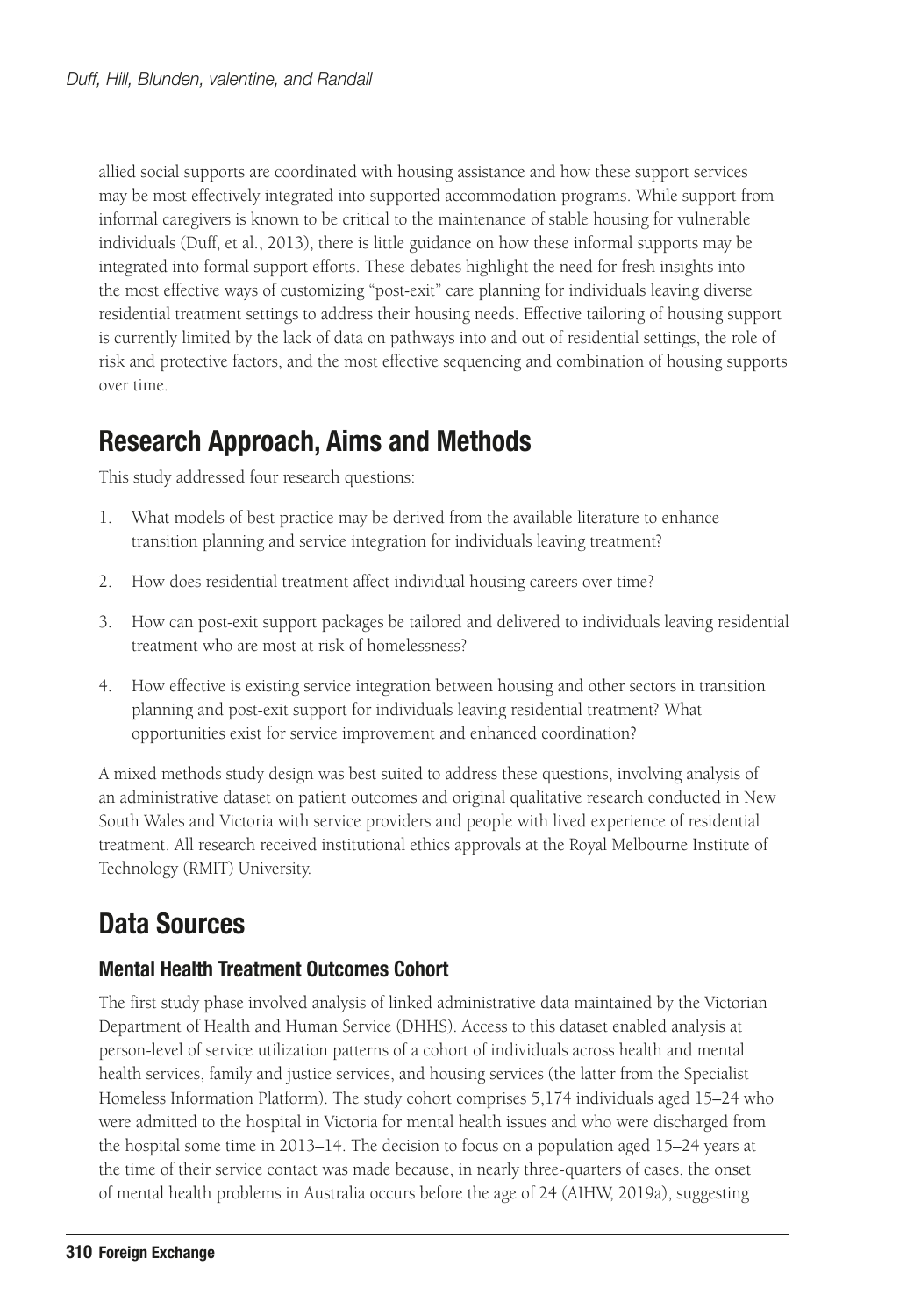that early intervention and improvements in service accessibility for this cohort should yield the greatest individual, social, and economic benefits. Our analysis of this cohort draws on administrative data from 13 Victorian Government databases, using a unique identifier created by the Centre for Victorian Data Linkage (CVDL) within the DHHS (see Duff et al., 2021: 23–24 for more details on method and approach). These data shed important new light on pathways into and out of treatment and on how service contacts mediate housing outcomes over time. By analyzing service utilization patterns following treatment exits, we have also been able to identify risk factors for housing instability for different cohorts and then consider policy recommendations to reduce these risks.

#### Service Providers' Views and Experiences

Our qualitative research proceeded in two phases. The first involved interviews and focus groups with a sample of service providers in Victoria and New South Wales. Interview and focus group questions for service providers examined pathways into and out of support services, with an emphasis on housing outcomes, service availability and gaps, and on responses to individuals with complex health and social needs. During this phase we conducted 17 interviews (10 in Victoria and 7 in New South Wales) and initiated four focus groups (one in Victoria and three in New South Wales) with service providers, involving 35 participants across the two study sites. Interviews were conducted in-person or over the phone, and all focus groups were conducted in-person. Interviews and focus group discussions highlighted pathways into and out of residential settings, the types of supports available, and the significant structural barriers encountered by service providers in the provision of effective housing support. These sessions also provided an opportunity to establish relationships to help facilitate recruitment for the second phase interviews with service users.

#### Views and Experiences of People with Lived Experience of Residential Treatment

The second phase of qualitative data collection involved interviews with a sample of individuals with lived experience of residential treatment in Victoria or New South Wales. The second phase was significantly disrupted by COVID-19-related restrictions on movement, particularly in Victoria. In consultation with the research team and key stakeholders who assisted with recruitment of service providers, it was decided to conduct the interviews with service users online or over the phone. Recruitment information was circulated via the communication channels of supporting agencies and through professional networks via social media. We also worked with advocacy organizations to recruit via lived experience advisory groups. COVID-19 lockdown restrictions meant we were unable to interview people with unstable housing, such as those in boarding houses and in supported residential services (SRS).

Guided by the models of best practice derived from the evidence review conducted earlier, interviews with service users explored ways of optimizing post-exit housing support, the availability and utility of informal social supports such as caregiver and extended social networks in maintaining stable housing, along with options for more effectively integrating formal and informal supports into transition planning and post-exit support arrangements. We conducted 25 interviews (15 in Victoria and 10 in New South Wales) with individuals who had experience of residential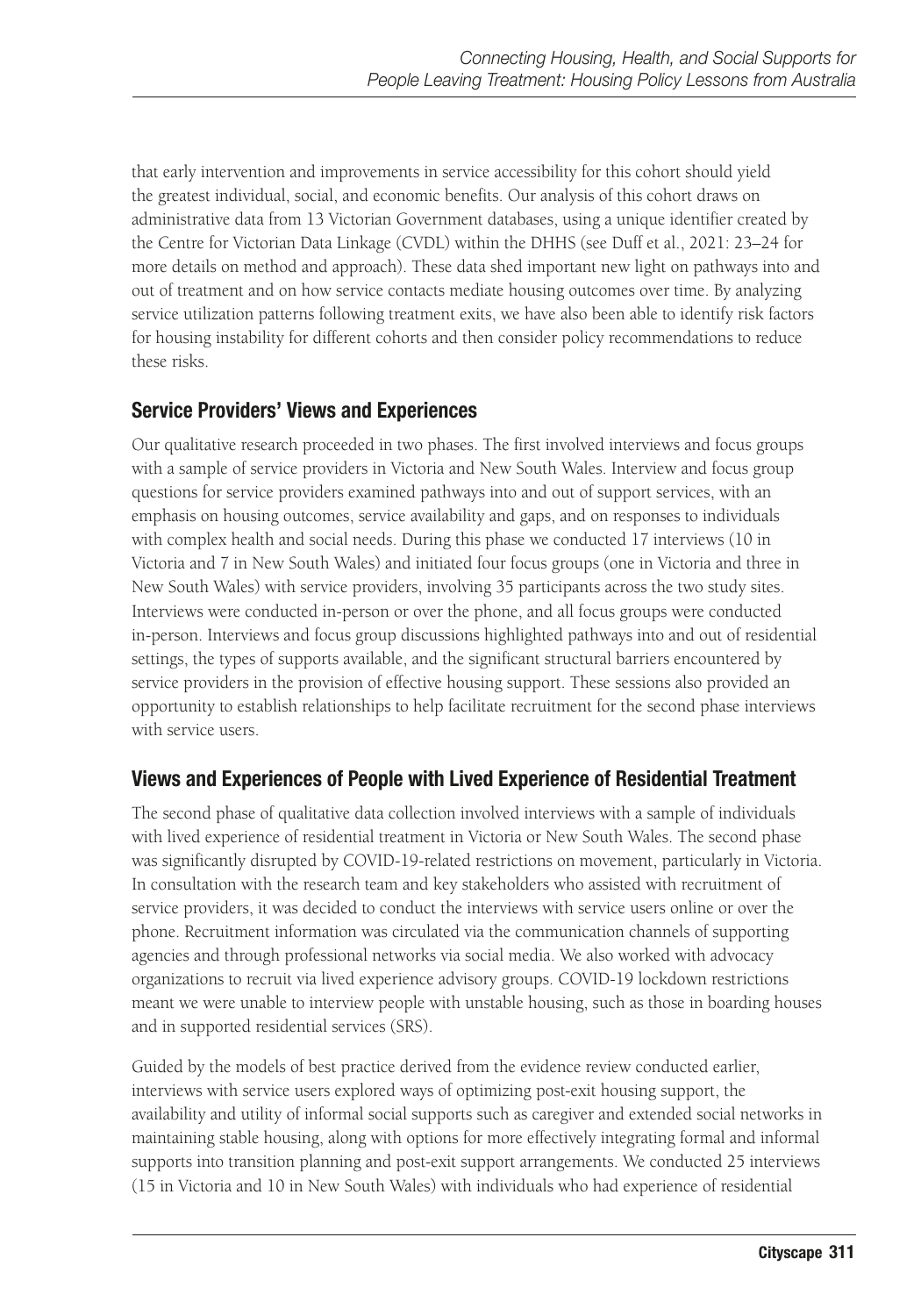treatment in order to generate first-person accounts of transition pathways and supports. There was significant diversity within the accounts of those with lived experience, with many people recounting extensive contacts with mental health, substance use treatment, and housing services. Some people spoke of experiences of homelessness, other housing difficulties, and the need for respite support to maintain their housing.

## Analysis and Findings

Our linked data analysis confirms that service transitions have a significant impact on housing trajectories, particularly for younger individuals with complex health, housing, and social care needs. This relationship is complex in that frequency of service contact is obviously an indication of service demand and the complexity of individual's health care needs. Yet it is also the case that service contacts, particularly residential treatment (in mental health and/or AOD treatment settings), may disrupt housing situations. For example, entering residential care may disrupt formerly relatively stable housing arrangements, such as when individuals end a residential tenancy agreement before entering treatment. On the other hand, individuals may decide, perhaps as a result of treatment, that they wish to alter their housing post-treatment in favor of, for example, other accommodation in a different location.

We discovered a strong correlation between the volume and frequency of service contacts and periods of housing insecurity in the mental health treatment outcomes cohort. The younger the age at which first contact with health and/or social services occurs, the stronger the impacts on housing over time. Younger individuals with complex health, housing, and social care needs tended to experience significant disruptions to their housing trajectories post-care. We also found that young people with mental health issues use services at a much higher rate than the general population. For example, youth with mental health issues have more than seven times the rate of hospital admissions compared to all Victorians aged 15–24 years (140.5 admissions per 100 person year [PY] as compared to 18.6 admissions per 100 PYs); six times the rate of emergency department presentations (163.0 presentations per 100 PYs compared to 26.4 per 100 PYs); and are more likely to access AOD treatment (26.9 per 100 PYs as compared to 1.8 per 100 PYs). Similarly, 13.3 percent of young Victorians with at least one episode of hospitalization for a mental health concern accessed homelessness services between 2013–14, compared with 1.8 percent of all Victorians aged 15–24.

In the 30 days after leaving the hospital, 18 percent of people in the cohort were re-admitted into the hospital, with mental health the most common reason (9 percent). After 12 months, over onehalf (55 percent) had been re-admitted to the hospital, with over one-quarter of these (29 percent) admitted for a mental health reason. Over the following 4 years, over three-quarters (78 percent) had been re-admitted to the hospital, with mental health issues being the most common reason for readmission (42 percent). A substantial minority of people, however, were readmitted for self-harm (34 percent) and/or substance use issues (28 percent). First Nations Australians accessed services at a higher rate across almost all service use types (see Duff et al., 2021: 31–32). These results are important, because frequency of hospitalization is strongly linked in the data to later contact with Specialist Homelessness Services. Our qualitative data suggest that this is likely due to disruptions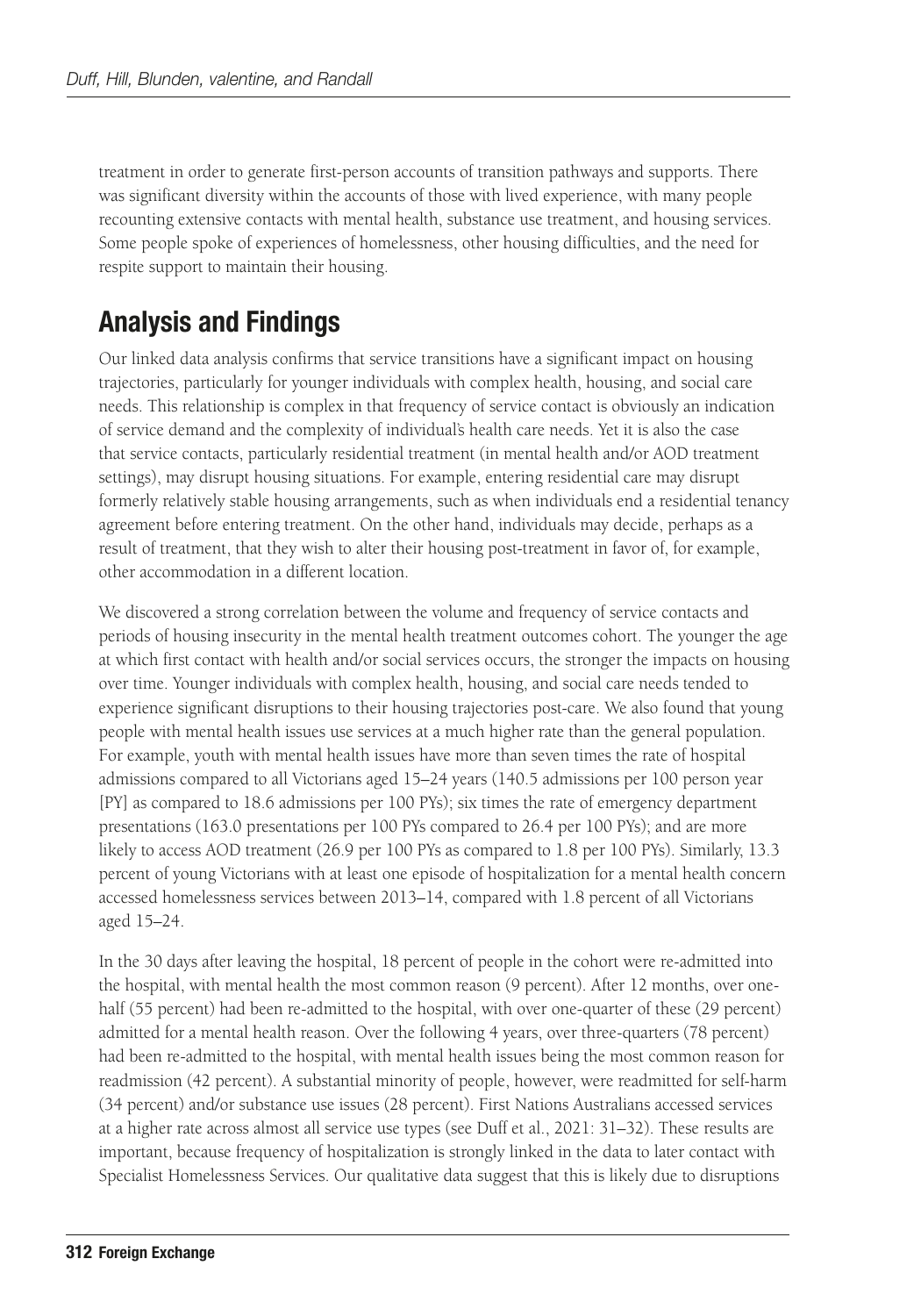to individual housing arrangements associated with periods of either voluntary or involuntary admissions to psychiatric care. This can happen, for example, when an individual enters the hospital from private rental accommodation, which is then placed at risk if an individual stays in the hospital for longer than anticipated and cannot maintain rental payments.

Homelessness is therefore an elevated risk for this group, because access to social housing in Australia is difficult. Waiting lists are very long because of a lack of housing supply (see Duff et al., 2021: 60–62). Young people, in particular, appear to be insufficiently profitable for Community Housing Providers to support, due to their issues of income insecurity and generally mixed employment histories. Income support is a particularly pressing need in this respect. Changes in assessment criteria for income support payments in recent years have resulted in many people who would previously have been eligible to receive a disability support pension (DSP) instead receiving the unemployment payment Newstart, which is of demonstrated insufficiency (see Davidson et al., 2020). Equally, our interviews suggest that public housing is unattractive for some young people because it locks them into a particular public housing tenancy within a particular location, when they prefer to be more geographically mobile.

A policy option that may mitigate the risk of homelessness for this group is enhanced housing assistance to sustain individual rental arrangements by subsidizing rent payments for the duration of an individual's hospitalization. Some of the service providers we spoke to indicated that there may likely be scope to draw on existing rental assistance mechanisms, or to access discretionary funding that is often available at the psychiatric ward level (for example, through brokerage funding available through Inpatient Unit Planning support funds) to support rental payments to reduce the risk of loss of tenancy and ensure that individuals can return to their existing housing. This will require the early identification of individuals in need of housing support, involving enhanced intake and admissions procedures to identify housing risk for individuals at intake and during a hospital stay. Individuals identified at risk of housing insecurity could then be referred to SHSs and other housing providers.

#### Findings from Interviews

Interview participants described inconsistent and sometimes ineffective discharge planning arrangements by mental health and/or AOD treatment providers across Victoria and New South Wales. Interviews indicate a significant gap between how care and service coordination is described in relevant policy documents and what is commonly experienced by individuals exiting residential treatment settings. We identified instances of effective practice in service delivery, but also many instances of poor transition planning. Central to all discussions of effective practice among both service providers and service users was the centrality of safe and secure housing for mental health and wellbeing. For individuals with experience of mental illness or distress, and/or significant histories of AOD-related problems, safe and secure housing was seen as an indispensable condition for recovery. Equally critical to recovery is effective coordination between different service sectors, although most service providers indicated that instances of effective service integration and coordination were highly variable and relationship-dependent at best. Other service providers made reference to the impact of housing and social care policy and practice reforms over the last decade, which have tended to involve the design and delivery of carefully targeted services with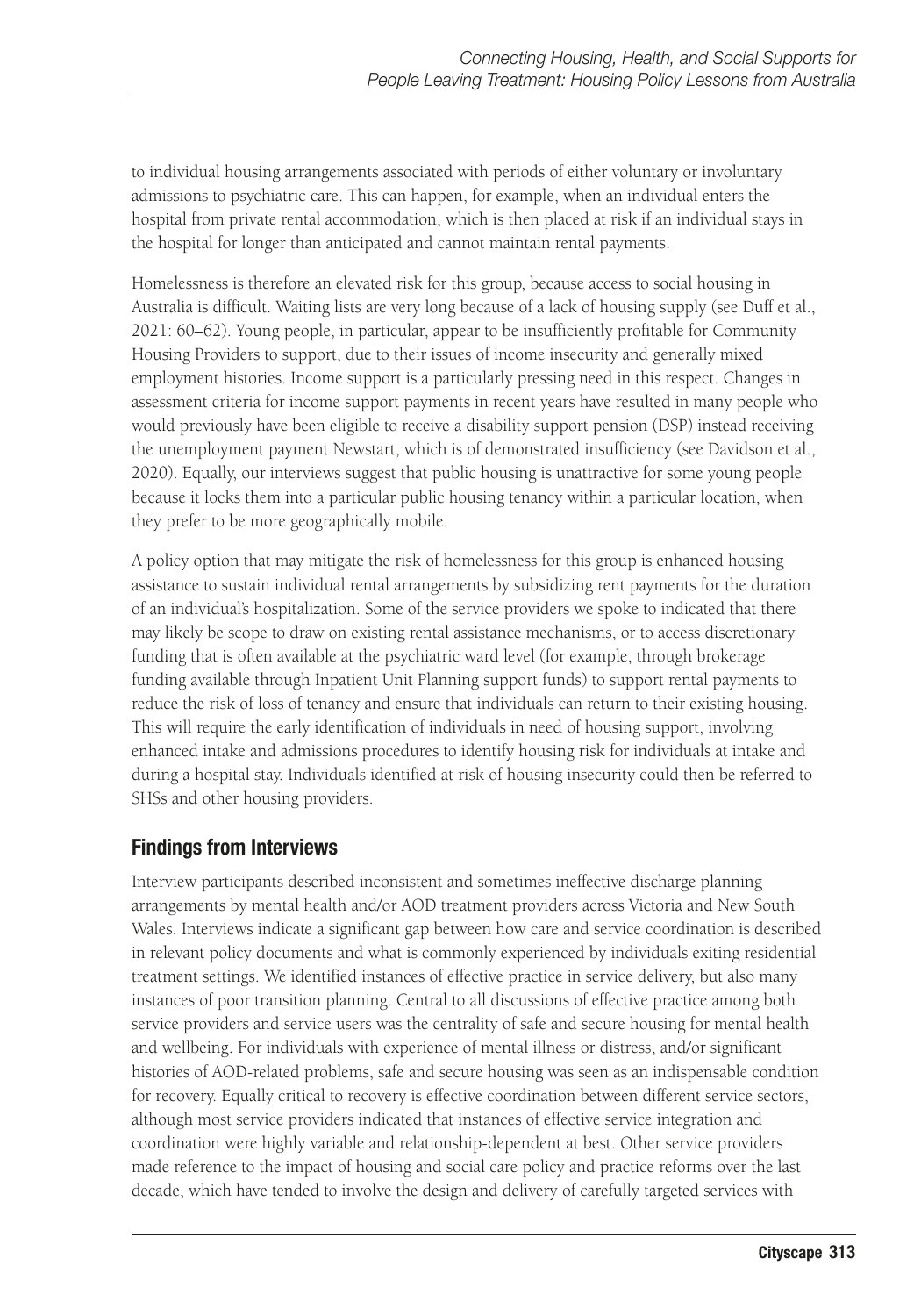strict eligibility criteria, often in carefully designated "catchment areas." As a result, increased service specialization, combined with growing geographical fragmentation, have become hallmarks of housing, health and social care service responses around Australia.

Discussing these changes, interview respondents noted how housing services in Victoria and New South Wales have become increasingly complex in recent years, with greater service specialization involving more targeted supports, typically calibrated to address the needs of increasingly diverse groups. As such, services have become more complex, more specialized, and more difficult to navigate for many, particularly more vulnerable individuals. Service providers noted the enduring impacts of service silos and the ongoing lack of coordination between services. More critically, some service providers questioned whether services were actually capable of delivering long term, coordinated support, as one respondent noted:

*The thing we all need to remember is that our homelessness service system, with only a few limited exceptions, is only funded for a defined period of support. Really, it's mainly only short-term support, intended to resolve a temporary crisis in someone's life. So this idea that we can overcome, in some cases, decades of accumulated disadvantage that starts in early childhood, goes all the way through school, and then any experience at work people might have had. The idea that you can somehow manage or make up for those sorts of things through a 6-week intervention, or a period of crisis accommodation, is just farcical.*

#### SPVIC06

Making similar arguments about the inadequacies of existing housing support programs, most service users we interviewed described complex histories of insecure housing, with regular changes of accommodation and multiple points of contact with housing support and service providers in diverse geographical settings. The individuals we interviewed with experiences like this spoke of the grueling impact of the conditions of doubt, fear, insecurity, and vulnerability that tends to pervade all aspects of daily life for those experiencing housing insecurity, affecting physical and mental health, employment, friendships, and the ability to plan for the future. Housing and health go "hand-in-hand" as many interviewees put it. Discussing this point, one interviewee with lived experience of treatment settings noted how:

*If I don't have safe housing or stable housing, then I can't be mentally well and I'm going to more than likely relapse again, and I don't want that. And that's also my main reason for not wanting to go back into a privately rented room or something like that is because every time that I've lived in a shared house, they're got people on drugs [and] I just can't be around that for my recovery. That's why, honestly, I want my own place, so I can just shut the door on all the drugs and no one's in my house that's using.*

#### SU12NSW

Alluding to the broader social and structural dimensions of these experiences, including housing market conditions, other interviewees emphasized how rising housing costs, tight private rental markets, and long waiting lists for social housing shape the housing pathways of vulnerable individuals on fixed incomes. The key point is that stable, affordable housing is increasingly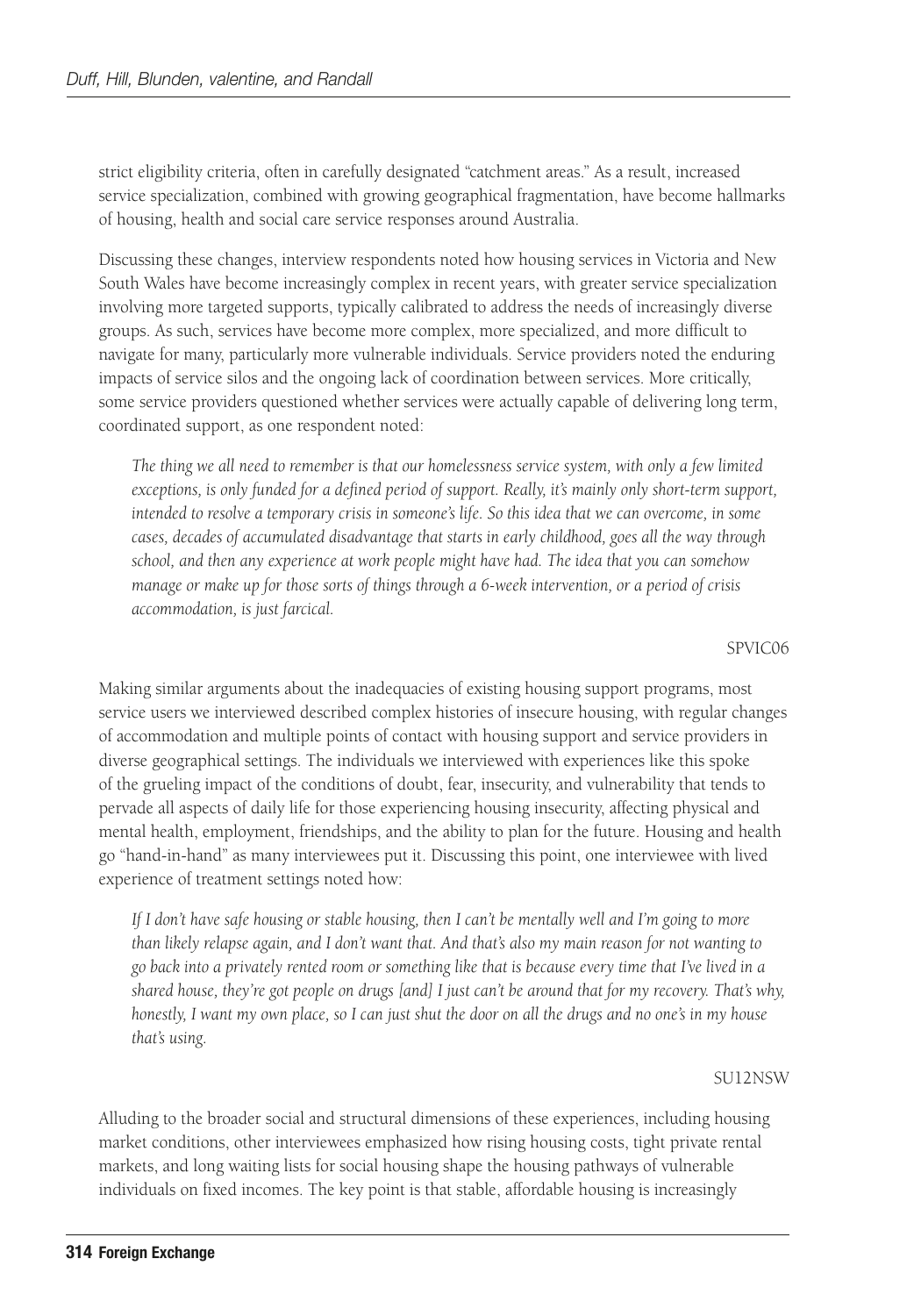difficult to access across the country, particularly in metropolitan settings, significantly impacting the housing pathways of individuals exiting treatment settings.

Addressing these challenges, service provider interviews often emphasized how effective service coordination typically requires personal relationships, informal work-arounds, creative negotiation, and compromise. Finding ways to "work the system," to make what have become highly bureaucratized service systems work for clients, have become critical on-the-job skills for the coordination of effective health, housing, and social outcomes for disadvantaged clients. In talking about these systems, service users also remarked upon what they described as inconsistent and sometimes ineffective discharge planning arrangements. Ideally, discharge planning provides an opportunity for clinical and allied health professionals to liaise with community health and housing service providers to address an individual's housing needs in more systematic and effective ways. The design of appropriate housing supports for individuals leaving treatment was a strong focus of service provider interviews, whereas service users tended to point to shortcomings and inconsistencies in this support. Some service users noted how their decision to enroll in residential AOD treatment, or to seek an admission to psychiatric inpatient care, was partially motivated by the desire to find respite from housing situations that they regarded as unsafe or unhealthy. For others, for whom their housing may be secure (insofar as they had security of tenure), this did not necessarily make their housing safe or appropriate in terms of their health or recovery (living close by to other drug users). Service users often indicated how these nuances were overlooked in care planning discussions, where their existing housing was seen as "good enough" despite their misgivings about aspects of this housing (such as drug/alcohol use in the vicinity).

### Discussion and Policy Implications

Our findings offer significant new insights into effective models of post-exit support and discharge planning for individuals leaving residential settings for mental health and/or AOD use problems. This research has enabled us to identify and analyze: key barriers to successful reintegration into stable housing; relevant risk and protective factors mediating pathways into stable housing; and the role of formal service supports and informal social and family supports in retaining housing. Overwhelmingly, our research confirms that appropriate, safe, and affordable housing is crucial to support individual's mental health and wellbeing, to facilitate community participation, and to sustain recovery (Kavanagh et al., 2016; Paquette and Pannella Winn, 2016; Thornicroft, Deb, and Henderson, 2016). Despite strong evidence of the health and social benefits of housing (Xiao, Gulcur, and Nakae, 2019), housing insecurity continues to be a problem for many individuals leaving mental health inpatient services and AOD treatment in Australia. In contexts of growing service fragmentation, discharge and transition planning arrangements are becoming more complex and uncertain across the housing, mental health, and AOD treatment sectors (see also Aubry, et al., 2016; Brackertz et al., 2020). Failure to adequately plan for and support safe transitions from residential treatment into secure housing can have significant consequences for individuals leaving care, with strong impacts on their housing, their health and wellbeing, and their economic and social participation in the community.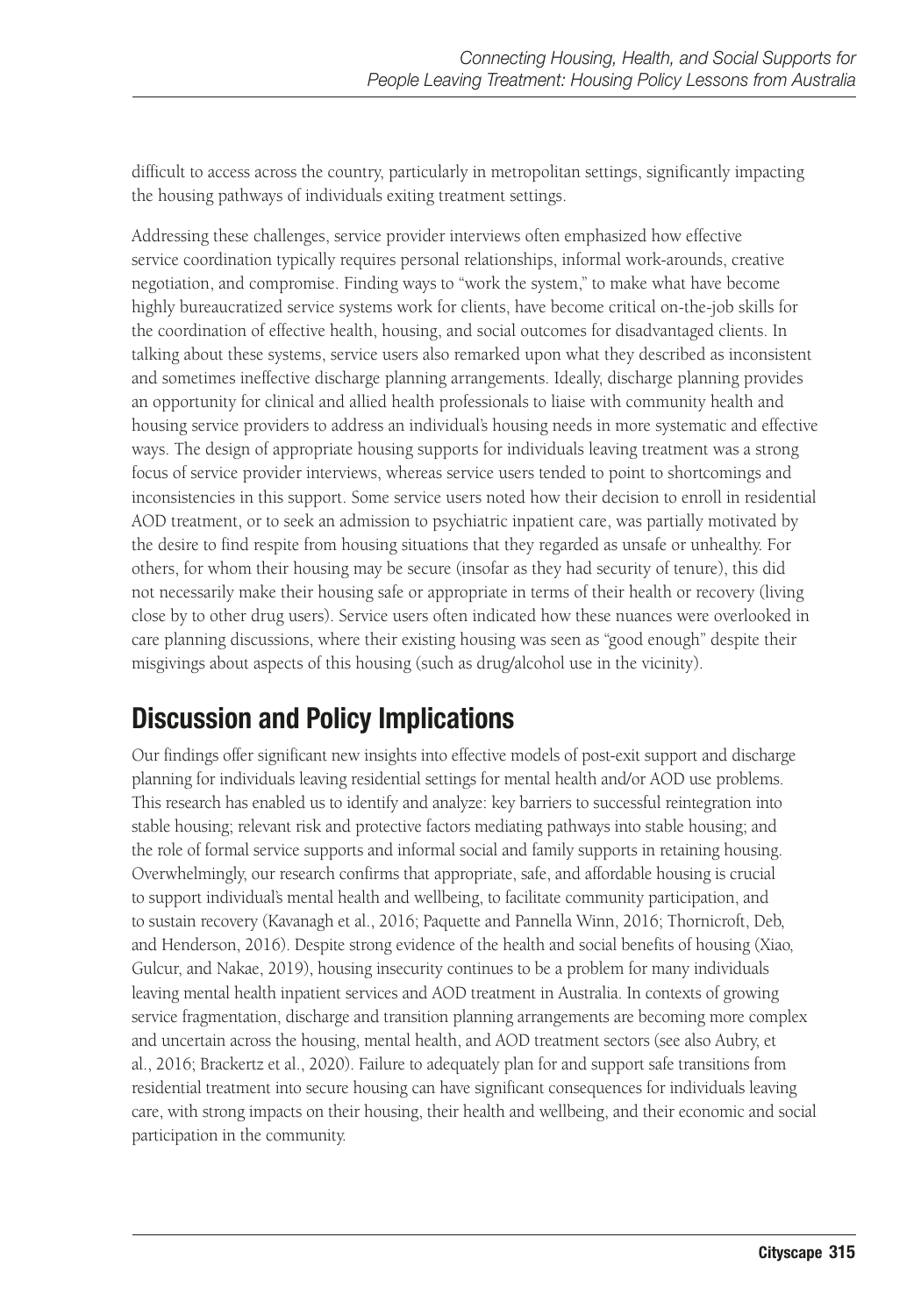Furthermore, we found that housing, mental health, and AOD treatments sectors in both New South Wales and Victoria remain largely separate service systems with little formal integration. There is significant scope, therefore, to enhance the integration of housing, mental health, and/ or AOD treatment services, along with other health and social supports as needed, through more systemic organizational and governance arrangements. Poor integration and a lack of coordination result in suboptimal outcomes, including higher rates of inpatient care, increased need for AOD treatment, and greater pressure on SHS and other services following discharge. Indeed, individuals entering and exiting mental health and/or AOD treatment typically have complex ongoing health and social care needs, requiring significant post-care coordination between housing, health, and social care providers.

With these housing needs in mind, our findings suggest grounds for enhancing the design of post-exit support packages to address the health and social care needs of individuals exiting institutional settings more effectively. Transition packages ought to be designed and delivered on the basis of what they enable individuals to do in their everyday lives following their exit from care. Transitional services and supports ought to be tailored to individual needs in relation to housing, employment, education, and financial needs and aspirations, as well as community integration and belonging, social inclusion, and hopes for the future (see also Duff et al., 2013). Furnishing the supports needed for a more "liveable life" (see Alam and Houston, 2020; Amin, 2014; Berlant, 2016) ought to be the focus of transition planning for individuals exiting mental health or AOD treatment settings, taking their formal and informal housing, health, and social care needs into account. Such a focus shifts the design of transition planning beyond the immediate goals of a specific organization to emphasize an individual's unique support needs in the coordination of services (see Batterham, 2019). Likewise, effective and safe transition planning depends on strong local relationships between diverse service providers, with a strong grounding in relations of trust and reciprocity, transparency, and accountability, where the client's needs are central to all service and transition planning.

Our research provides further endorsement of the housing first model—whereby long-term, permanent housing is provided without conditions—as a guide to enhance the integration of housing, health, and social care supports for individuals leaving residential treatment settings for mental health and/or AOD problems. Despite the influence of housing first models in Australian housing and social policy debates, housing readiness approaches have been more common (see Clarke, Parsell, and Vorsina, 2020). Housing readiness approaches provide supported housing arrangements according to a so-called staircase model based on assessments of an individual's capacity (or readiness) to maintain stable housing. In contrast, housing first emphasizes the provision of stable housing without conditions for individuals living with complex and persistent mental health and/or AOD use problems (see Tsemberis et al., 2004). In the latter approach, there are no behavioral or treatment prerequisites that must be met before an individual is provided with accommodation. Despite these differences, both approaches suggest that housing is an indispensable condition of effective post-exit care support for individuals leaving residential treatment settings.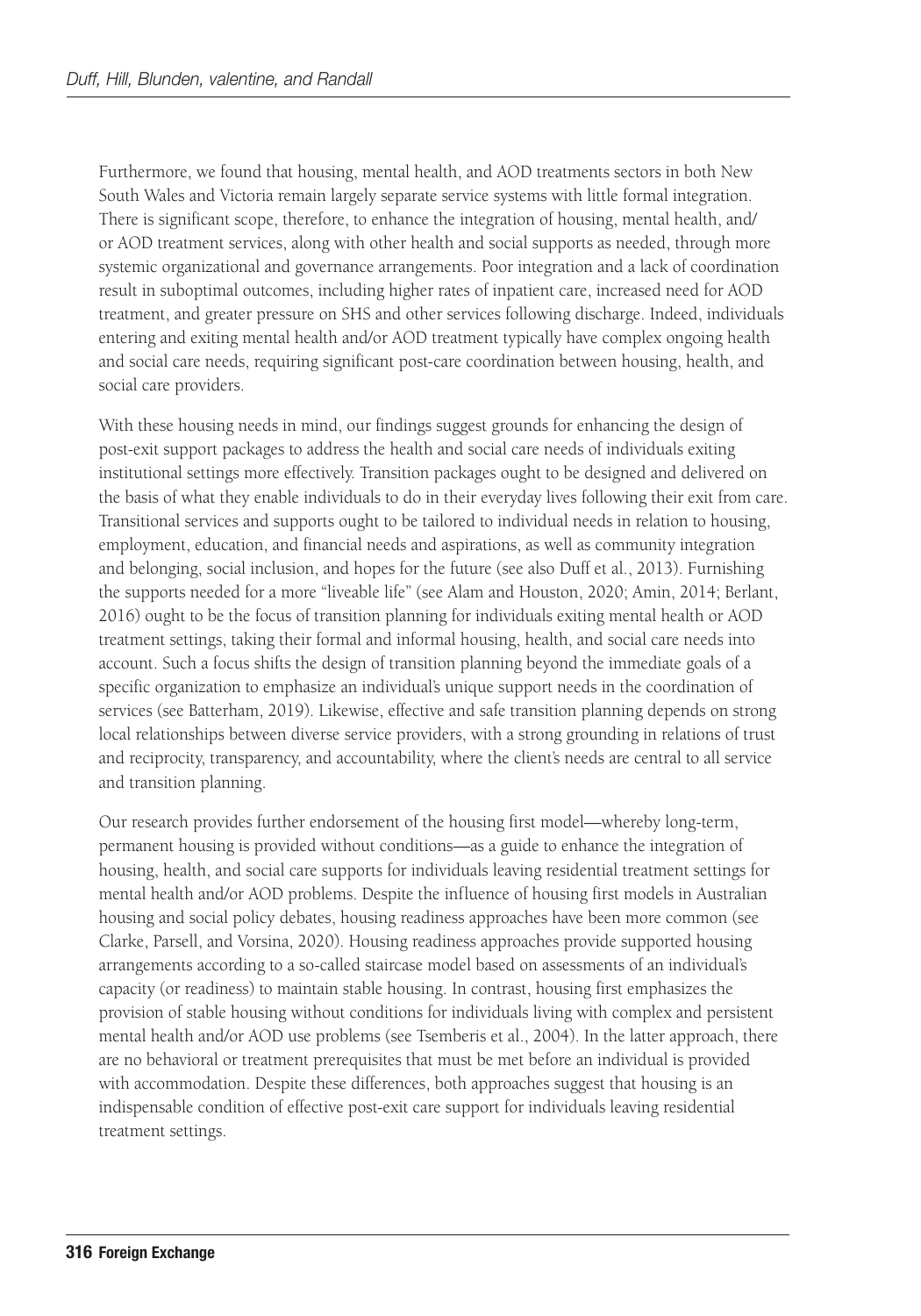Our linked data analysis indicates a strong correlation between the volume and frequency of service usage across mental health and AOD treatment settings and the risk of housing insecurity among service users. This finding is consistent with national and international research which has consistently found that frequency and volume of service usage, particularly for mental health, housing, and/or AOD services, strongly predicts housing insecurity over the life-course (see Duff et al., 2021 for a detailed review). Our analysis suggests the need for enhanced measures to identify high-volume service users and to more explicitly tailor housing and social support responses to their needs. This further suggests the need for site-specific policy development and service design efforts to facilitate the delivery of more effective transition planning supports for individuals leaving mental health and/or AOD treatment settings. In particular, we would recommend more effective integration of housing supports within the delivery of mental health care, particularly in inpatient psychiatric care, and in the delivery of community-based AOD treatment, particularly residential rehabilitation services. Interviews with service providers in each of these settings revealed significant discrepancies in the delivery of community-based mental health services, and considerable strain upon psychiatric services in hospital settings, particularly in Melbourne and Sydney's largest hospitals. We also identified significant gaps and problems in the integration of housing supports into mental health care, despite the obvious need for such coordination, particularly among more vulnerable cohorts. A similar picture emerges in our analysis of AOD treatment services in New South Wales and Victoria, with a mix of public and private care provision, and a great diversity of treatment models and pathways. Here too, the level of integration of housing supports into the delivery of treatment services is variable.

On the basis of analysis presented in this article, we identify the following key policy issues:

- Housing affordability, social housing shortages, and lack of supported housing remain key challenges for individuals experiencing mental health and/or AOD issues.
- Housing/homelessness, mental health, and AOD treatment remain separate systems across New South Wales and Victoria, with only partial systems coordination.
- Within these systems, there is significant unmet demand for housing support, as well as resource gaps and constraints on coordination between health and social supports.
- Housing supports ought to be integrated more effectively into discharge planning in psychiatric inpatient care for individuals at risk of (or experiencing) housing insecurity.
- There is scope to enhance the role of allied health staff and external community service providers in care coordination in psychiatric inpatient care to improve the integration of housing support for individuals at risk of (or experiencing) housing insecurity.
- Individuals exiting mental health and/or AOD treatment express strong preferences for greater choice and control over their housing transitions post-care.

Addressing these outstanding policy and service design challenges will require significant service reforms. It further suggests the need for service design reforms to drive enhanced housing service delivery in key points of interception within and across mental health and/or AOD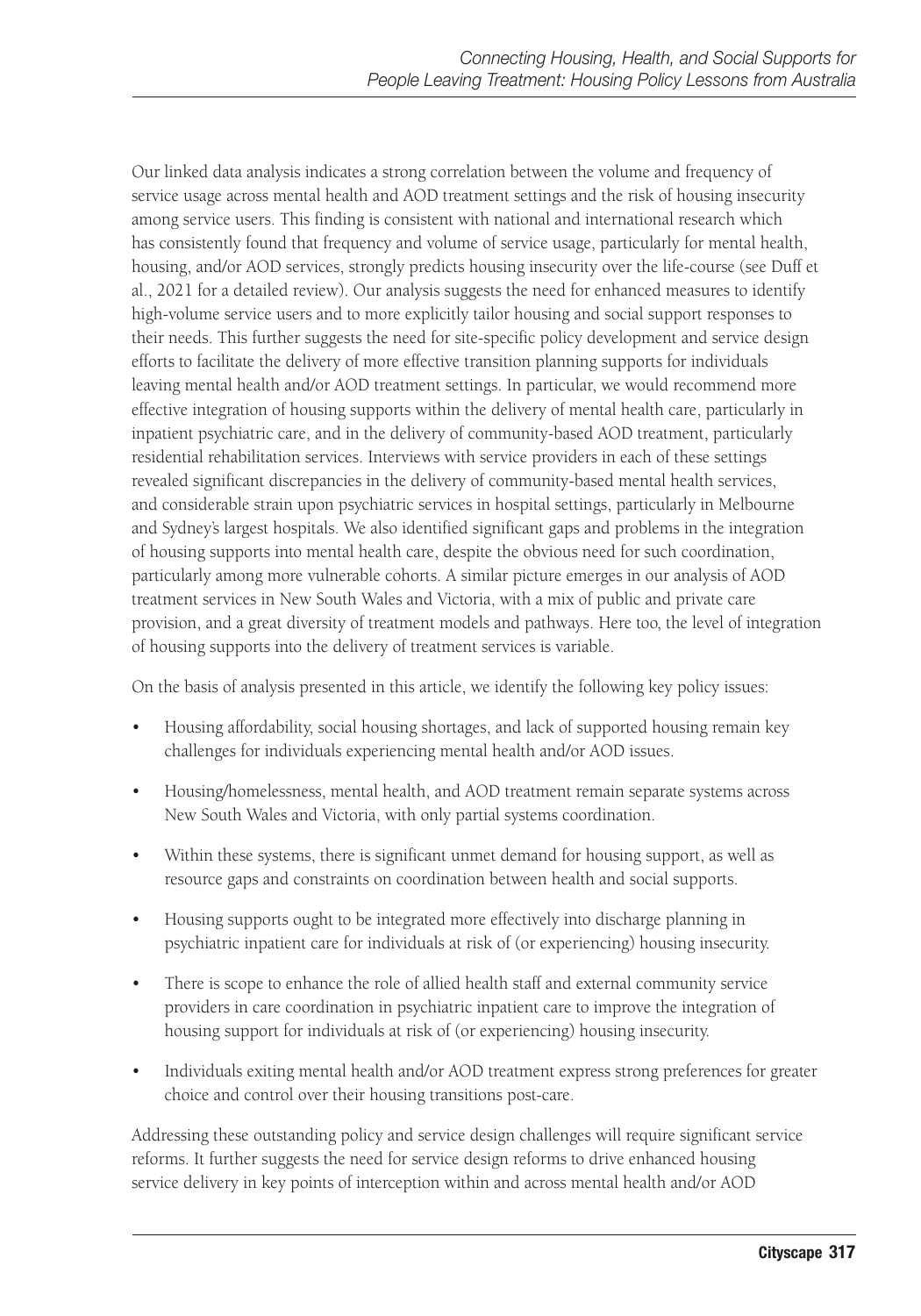treatment services, and more specialized housing support services, where care coordination can be significantly improved. Focusing attention and effort at these points can improve health and housing outcomes for individuals and reduce costs over time. In particular, widespread emphasis across the mental health and AOD treatment sectors on bureaucratic and administrative processes over and above an individual's care needs must be reversed. All discharge planning must begin from the point of view of the individual in care, in keeping with, for example, person-centered approaches to care coordination and service delivery that are increasingly common across these sectors (see Duff et al., 2021). Of added importance is the need to ensure that mental health, AOD treatment, and specialized housing supports are formally integrated through service and system design innovations. At a practical level, this could include the introduction of housing risk assessment tools at admission and during stays in both psychiatric inpatient and residential AOD treatment settings. Improved screening and assessment protocols are a critical means of ensuring that individuals in need of housing support are identified in these settings and to inform discharge planning to provide for more effective after care and transition supports on exit. Peer workers and lived experience advisory groups in housing, mental health, and/or AOD treatment spaces are a key source of expertise that could be drawn on in the development of novel screening and assessment instruments and in discharge planning.

The formal integration of housing risk assessments into screening protocols in each sector would facilitate formal assessment of individuals' existing housing status, as well as their housing preferences upon discharge, along with their risk of housing insecurity. On this basis, specialized housing services could then be more formally integrated into discharge planning arrangements in both psychiatric inpatient care and residential AOD treatment services to reduce experiences of housing insecurity and/or homelessness for individuals on exit. Housing services representatives could then work more closely with clinical and allied health teams (particularly social workers) to enhance discharge and transition planning processes in psychiatric inpatient settings. Within residential AOD treatment settings, housing needs ought to be formally integrated into transition planning arrangements from the point of intake. Our findings further suggest that post-exit assertive case management is an effective means of supporting vulnerable individuals with complex care needs to access and maintain stable housing while also reducing costs in the longer term.

# Conclusion

Our research makes a compelling case for more formal integration of specialist housing services into both inpatient psychiatric and AOD treatment settings in Australia, given the significant risks of housing insecurity that many individuals experience after leaving these settings, including experiences of homelessness. There are several instances of good practices to guide these service enhancements, such as innovative housing and social justice programs like Journeys to Social Inclusion and Green Light in Victoria and the Housing and Accommodation Support Initiative (HASI) in New South Wales (see Duff et al., 2021 for details). These programs, which combine housing and mental health/psychosocial support, indicate the benefits of the integration of housing, health, and social supports, demonstrating that long term stable housing can be sustained for individuals regardless of the complexity of their health, housing, and social support needs. In this respect, we already have clear models of effective care coordination and successful service integration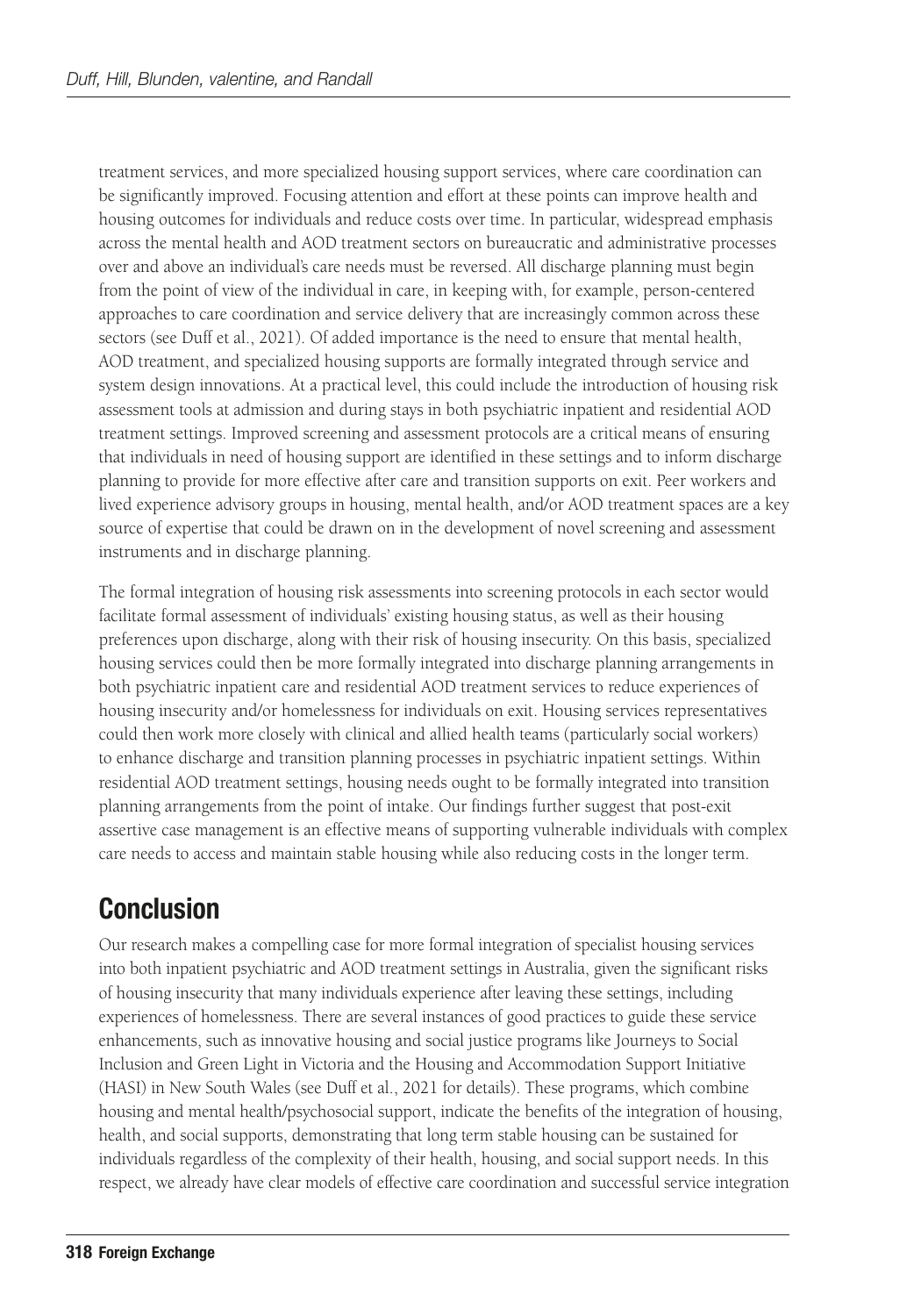to guide the provision of stable housing for all Australians. The task is to scale up these endeavors to ensure that all Australians who need such supports receive it, regardless of circumstance. Equally critical is the need to increase funding for the provision of new social housing to guarantee access to affordable, safe, and secure housing for all Australians who require it.

Our research also has important implications for the organization of social care services and supports—for example, in terms of work design issues, leadership and governance approaches, role descriptions, and task allocations— across and between specialist housing services, mental health, and AOD treatment services in Australia. Successive waves of policy reform involving changes to funding arrangements, performance indicators, work design, and organizational structures across the broad community health and social care sectors have had enormous impacts on the everyday work of delivering care in specialist housing services, mental health, and AOD treatment in Victoria and New South Wales. In each jurisdiction, the housing services landscape is becoming more complex, more fragmented, more competitive, and more focused on delivering short term outcomes for vulnerable individuals. As a result, service pathways are becoming more complex with significant impacts on individual care trajectories within and across specialist housing services, mental health, and AOD treatment. Finding ways to assist vulnerable individuals to navigate these systems of care, perhaps via expanded support and way-finding roles for peer workers in each sector, are recommended. Above all else though, our findings confirm that access to secure housing must remain the foundation of efforts to enhance the coordination of health and social supports for vulnerable individuals across the health and social care sectors in Australia. After all, enhanced care coordination and improved service integration are not, on their own, solutions to the housing insecurities that many Australians experience. The only long-term solution is stable and secure housing.

### **Acknowledgments**

The authors wish to acknowledge funding support from the Australian Housing and Urban Research Institute (AHURI) for the research reported in this paper (19/PRO/53210). The full project report may be accessed at<https://www.ahuri.edu.au/research/final-reports/359>.

### **Authors**

Cameron Duff is an Associate Professor of Politics and Organisation at the Centre for People, Organisation and Work at RMIT University in Melbourne, Australia. Nicholas Hill is a Research Associate in the Social and Global Studies Centre at RMIT University in Melbourne, Australia. Hazel Blunden is a Research Associate at the Social Policy Research Centre at the University of New South Wales, in Sydney, Australia. kylie valentine is a Professor and Deputy Director of the Social Policy Research Centre at the University of New South Wales, in Sydney, Australia.Sean Randall is a Research Associate in the School of Population Health at Curtin University in Perth, Western Australia.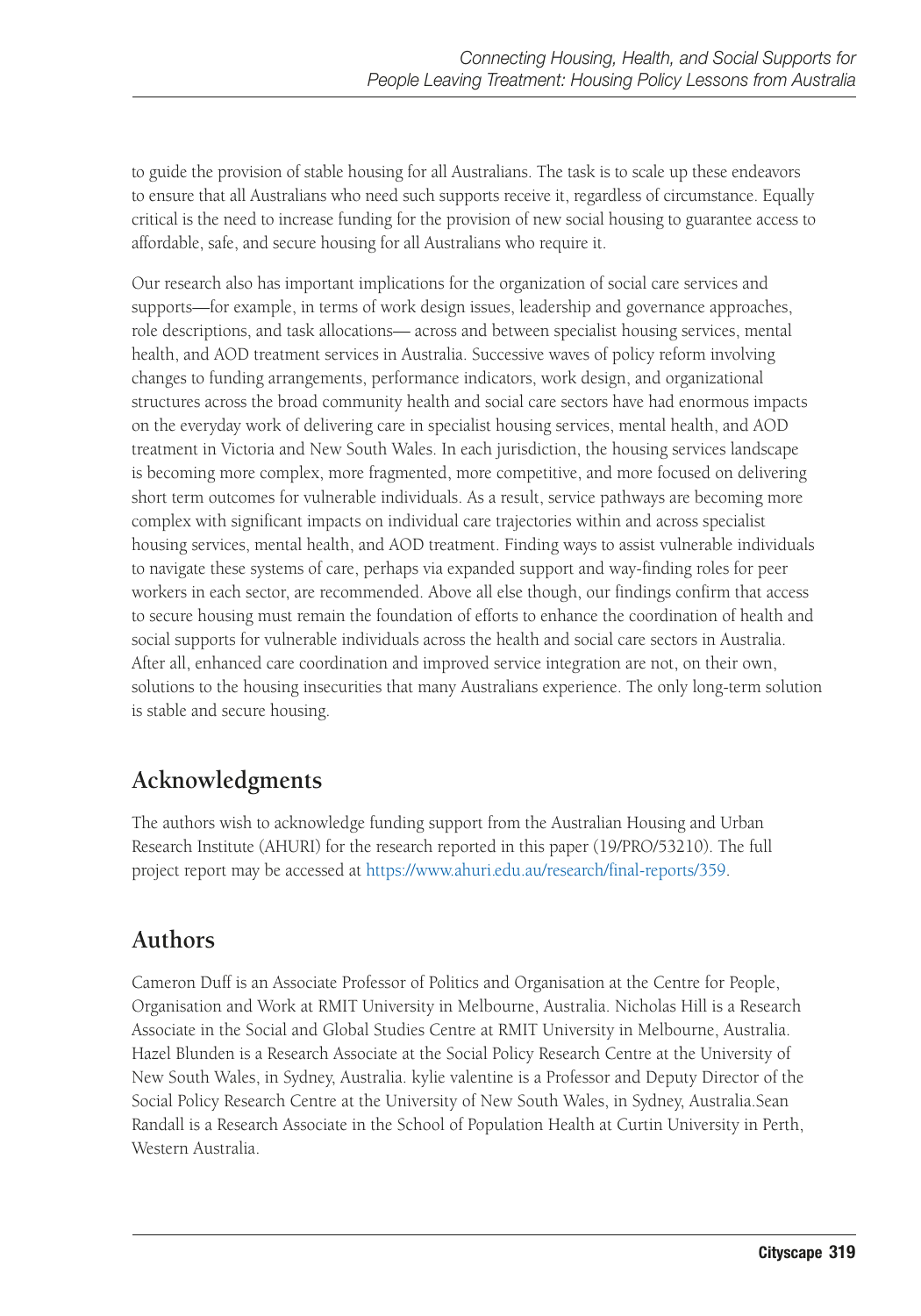#### **References**

Alam, A., and D. Houston. 2020. "Rethinking Care as Alternate Infrastructure," *Cities* 100: 102662. <https://doi.org/10.1016/j.cities.2020.102662>

Amin, A. 2014. "Lively Infrastructure," *Theory, Culture & Society* 31 (7-8): 137–161. <https://doi.org/10.1177/0263276414548490>

Aubry, T., P. Goering, S. Veldhuizen, C.E. Adair, J. Bourque, J. Distasio, E. Latimer, V. Stergiopoulos, J. Somers, D. Streiner, and S. Tsemberis. 2016. "A Randomized Controlled Trial in Five Canadian Cities of the Effectiveness of Housing First with Assertive Community Treatment for Persons with Serious Mental Illness and a History of Homelessness," *Psychiatric Services* 67 (3): 275–281. <https://doi.org/10.1176/appi.ps.201400587>

Australian Institute of Health and Welfare (AIHW). 2019a. *Mental Health Services-in Brief 2019*. Cat. no. HSE 228. Canberra: AIHW. Viewed 18 September 2021. [https://www.aihw.gov.au/reports/](https://www.aihw.gov.au/reports/mental-health-services/mental-health-services-in-australia-in-brief-2019/contents/table-of-contents) [mental-health-services/mental-health-services-in-australia-in-brief-2019/contents/table-of-contents](https://www.aihw.gov.au/reports/mental-health-services/mental-health-services-in-australia-in-brief-2019/contents/table-of-contents)

———. 2019b. *Specialist Homelessness Services Annual Report 2018–19*. Cat. no. HOU 318. Canberra: AIHW. Viewed 19 September 2021, [https://www.aihw.gov.au/reports/homelessness](https://www.aihw.gov.au/reports/homelessness-services/shs-annual-report-18-19)[services/shs-annual-report-18-19](https://www.aihw.gov.au/reports/homelessness-services/shs-annual-report-18-19)

———. 2019c. *Housing Assistance in Australia 2019*. Canberra: AIHW. Viewed 20 September 2021. <https://www.aihw.gov.au/reports/housing-assistance/housing-assistance-in-australia-2019/data>

Batterham, D. 2019. "Homelessness as Capability Deprivation: A Conceptual Model," *Housing Theory & Society* 36 (3): 274–297.<https://doi.org/10.1080/14036096.2018.1481142>

Berlant, L. 2016. "The Commons: Infrastructures for Troubling Times," *Environment and Planning D: Society and Space* 34 (3): 393–419.<https://doi.org/10.1177/0263775816645989>

Brackertz, N., L. Borrowman, C. Roggenbuck, S. Pollock, and E. Davis. 2020. *Trajectories: The Interplay Between Mental Health and Housing Pathways*, AHURI Research Paper, Mind Australia, Australian Housing and Urban Research Institute Limited, Melbourne, Australia. [https://www.ahuri.edu.au/sites/default/files/migration/documents/Final-Report-Trajectories-the](https://www.ahuri.edu.au/sites/default/files/migration/documents/Final-Report-Trajectories-the-interplay-between-housing-and-mental-health-pathways.pdf)[interplay-between-housing-and-mental-health-pathways.pdf](https://www.ahuri.edu.au/sites/default/files/migration/documents/Final-Report-Trajectories-the-interplay-between-housing-and-mental-health-pathways.pdf)

Clarke, A., C. Parsell, and M. Vorsina. 2020. "The Role of Housing Policy in Perpetuating Conditional Forms of Homelessness Support in the Era of Housing First: Evidence from Australia," *Housing Studies* 35(5): 954–975.<https://doi.org/10.1080/02673037.2019.1642452>

Davidson, P., P. Saunders, B. Bradbury, and M. Wong. 2020. *Poverty in Australia 2020: Part 1, Overview. ACOSS/UNSW Poverty and Inequality Partnership Report No. 3*. Sydney: UNSW Press.

Duff, C., N. Hill, H. Blunden, k. valentine, S. Randall, R. Scutella, and G. Johnson. 2021. *Leaving Rehab: Enhancing Transitions into Stable Housing*, AHURI Final Report No. 359, Australian Housing and Urban Research Institute Limited, Melbourne. Available from [www.ahuri.edu.au/research/final-reports/359](http://www.ahuri.edu.au/research/final-reports/359)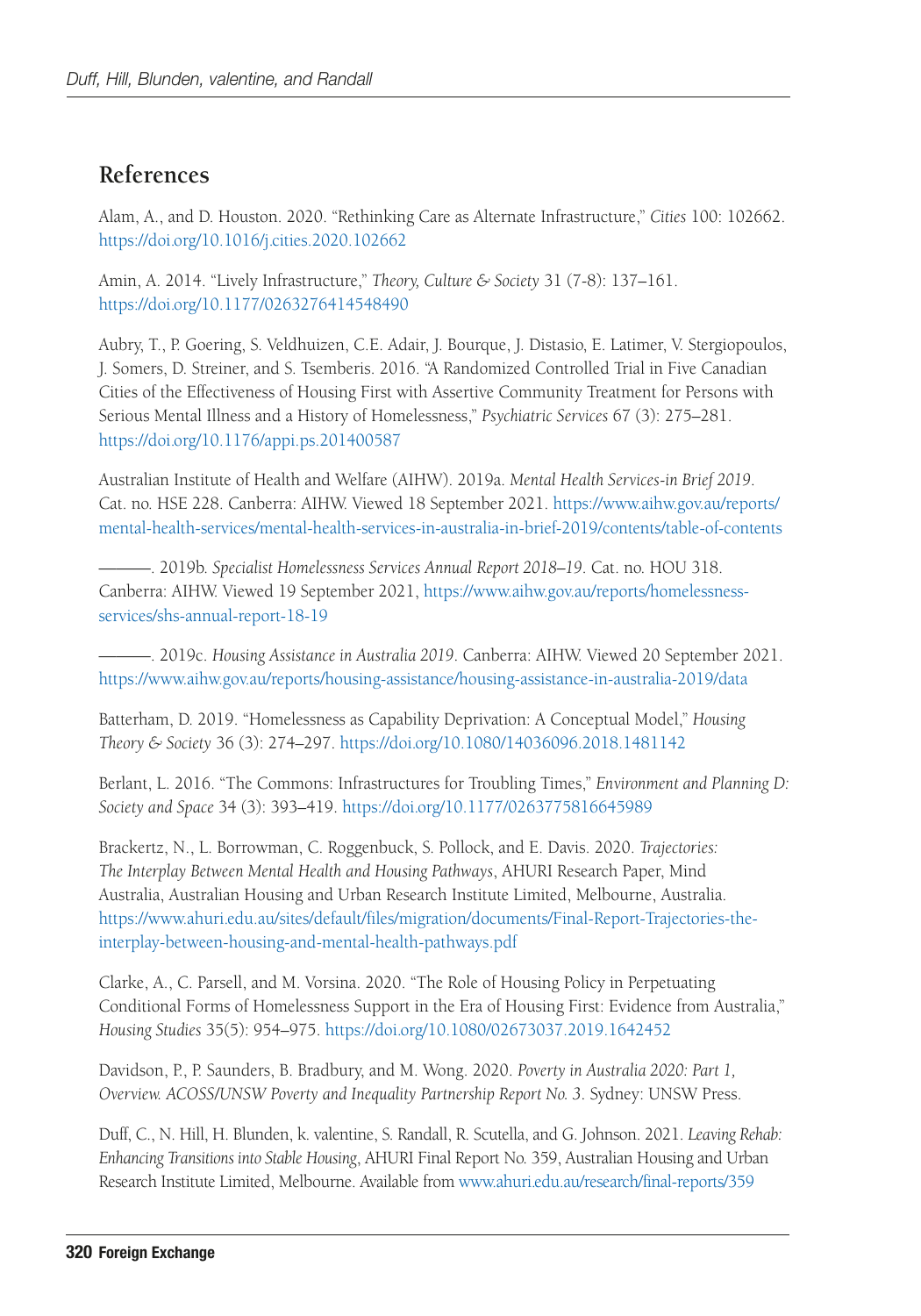Duff, C., K. Jacobs, S. Loo, and S. Murray. 2013. *The Role of Informal Community Resources in Supporting Stable Housing for Young People Recovering from Mental Illness*, AHURI Final Report No. 199, Australian Housing and Urban Research Institute Limited, Melbourne.

Holmes, A., T. Carlisle, Z. Vale, G. Hatvani, C. Heagney, and S. Jones. 2017. "Housing First: Permanent Supported Accommodation for People with Psychosis Who Have Experienced Chronic Homelessness," *Australasian Psychiatry* 25 (1): 56–59.<https://doi.org/10.1177/1039856216669916>

Kavanagh, A., Z. Aitken, E. Baker, A. Lamontagne, A. Milner, and R. Bentley. 2016. "Housing Tenure and Affordability and Mental Health Following Disability Acquisition in Adulthood," *Social Science & Medicine* 151: 225–232.<https://doi.org/10.1016/j.socscimed.2016.01.010>

Kelly, P. J., J. Leung, F.P. Deane, and G.C. Lyons. 2016. "Predicting Client Attendance at Further Treatment Following Drug and Alcohol Detoxification: Theory of Planned Behaviour and Implementation Intentions," *Drug and Alcohol Review* 35 (6): 678–685. [https://doi.org/10.1111/](https://doi.org/10.1111/dar.12332) [dar.12332](https://doi.org/10.1111/dar.12332)

Lubman, D. I., J.B. Garfield, V. Manning, L. Berends, D. Best, J.M. Mugavin, T. Lam, P. Buykx, A. Larner, B. Lloyd, R. Room, and S. Allsop. 2016. "Characteristics of Individuals Presenting to Treatment for Primary Alcohol Problems Versus Other Drug Problems in the Australian Patient Pathways Study," *BMC Psychiatry* 16 (1): 250–56. <https://doi.org/10.1186/s12888-016-0956-9>

Manning, V., J.B. Garfield, D. Best, L. Berends, R. Room, J. Mugavin, A. Larner, T. Lam, P. Buykx, S. Allsop, and D.I. Lubman. 2017. "Substance Use Outcomes Following Treatment: Findings from the Australian Patient Pathways Study," *Australian & New Zealand Journal of Psychiatry* 51 (2): 177–189. <https://doi.org/10.1177/0004867415625815>

Nathan, S., A. Bethmont, P.R. Rawstorne, M. Ferry, and A. Hayen. 2016. "Trends in Drug Use Among Adolescents Admitted to Residential Treatment in Australia," *The Medical Journal of Australia* 204 (4): 149–150. <https://doi.org/10.5694/mja15.01018>

Paquette, K., and L. Pannella Winn. 2016. "The Role of Recovery Housing: Prioritizing Choice in Homeless Services," *Journal of Dual Diagnosis* 12 (2): 153–162. [https://doi.org/10.1080/15504263.2](https://doi.org/10.1080/15504263.2016.1175262) [016.1175262](https://doi.org/10.1080/15504263.2016.1175262)

Ritter, A., L. Berends, J. Chalmers, P. Hull, K. Lancaster, and M. Gomez. 2014. *New Horizons: The Review of Alcohol and Other Drug Treatment Services in Australia*. Sydney: Drug Policy Modelling Program, National Drug and Alcohol Research Centre.

Thornicroft, G., T. Deb, and C. Henderson. 2016. "Community Mental Health Care Worldwide: Current Status and Further Developments," *World Psychiatry* 15: 276–286.<https://doi.org/10.1002/wps.20349>

Tsemberis, S., L. Gulcur, and M. Nakae. 2004. "Housing First, Consumer Choice, and Harm Reduction for Homeless Individuals with a Dual Diagnosis," *American Journal of Public Health* 94 (4): 651–656.<https://doi.org/10.2105/AJPH.94.4.651>